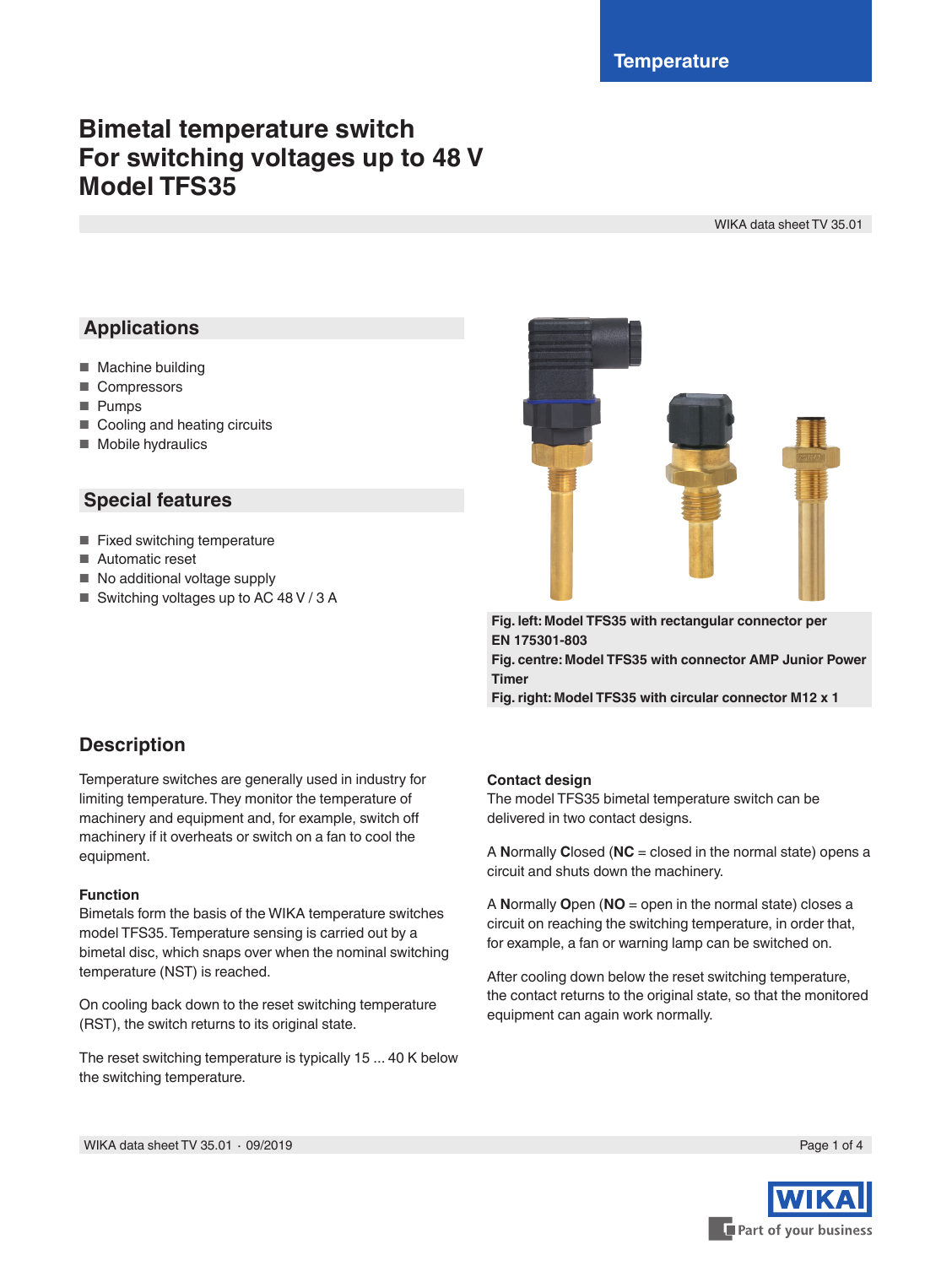### **Max. switching voltage**

Resistive load (cos  $\varphi$  = 1):

- AC 48 V, 50/60 Hz, 3 A
- DC 24 V, 3 A
- DC 12 V, 4 A

### **Contact resistance**

 $< 50$  mQ

# **Dielectric strength**

AC 1,500 V, 50 Hz between electrical connections and housing

# **Temperature ranges**

■ Nominal Switching Temperature (NST) 50 ... 155 °C [122 ... 311 °F]

#### **Note:**

The nominal switching temperature can be selected in steps of 5 K. It is preset on delivery and cannot be changed.

- Switch point accuracy  $±5 K$
- Reset Switching Temperature (RST) The reset switching temperature in bimetal temperature switches is typically 15 ... 40 K below the switching temperature.

To ensure a safe reset of the switch at low switching temperatures, care must be taken that the temperature difference between the measuring point and ambient is high enough; since otherwise the switch cannot cool back down to the reset switching temperature and thus the equipment will not be able to return to its normal state.

■ Ambient temperature The maximum permissible ambient temperature depends on the electrical connection.

**Rectangular connector per EN 175301-803** -40 ...+100 °C [-40 ... +212 °F]

**Connector AMP Junior Power Timer** -40 ... +130 °C [-40 ... +266 °F]

**Circular connector M12 x 1** -40 ... +90 °C [-40 ... +194 °F]

#### **Note:**

Due to short installation length there is a risk that the temperature at the connector will rise up to an inadmissibly high value. This absolutely must be taken into account when designing the measuring point. The temperature at the connector must not exceed the above mentioned temperature range.

# **Thermowell**

#### **Material**

- Brass
- Stainless steel

#### **Stem diameter F1**

10 mm [0.394 in]

#### **Process connection E**

- Mounting thread:
- G ¼ B
- G ½ B
- G ½ A (ISO 1179-2)
- M14 x 1.5 (ISO 9974-2)
- 1/4 NPT
- ½ NPT

Others on request

#### **Insertion length U1**

- 30 mm [1.181 in]
- 40 mm [1.575 in]
- 50 mm [1.969 in]
- 80 mm [3.150 in]
- 100 mm [3.937 in]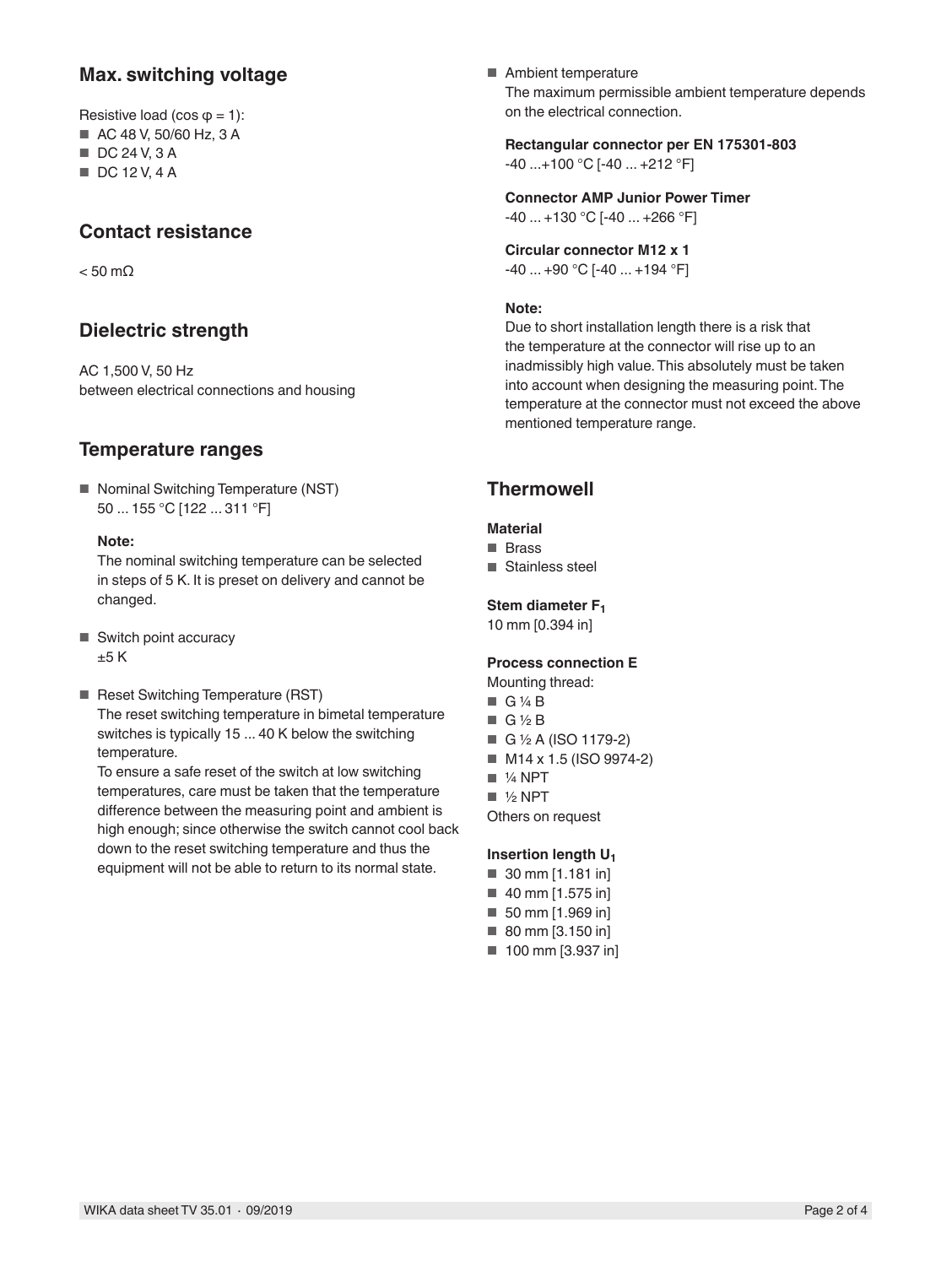# **Response time**

The response time is srongly influenced by

- the thermowell used (diameter, material, insertion length)
- $\blacksquare$  the heat transfer from thermowell to the switching element
- the flow-rate of the medium

Due to the design of the model TFS35 bimetal temperature switch, there is optimum heat transfer from the medium to the switching element.

#### **Vibration resistance**

Due to the specific assembly of the switching elements used, the vibration resistance of the model TFS35 bimetal temperature switch is very high.

Depending on the thermowell design, installation situation, medium and temperature, the vibration resistance can be up to 10 g.

#### **Shock resistance**

Up to 100 g, depending on the version, installation situation, medium and temperature

#### **Static operating pressure**

The TFS35 is designed for an operating pressure up to max. 50 bar.

# **Electrical connection**

- Rectangular connector per EN 175301-803, form A
- Connector AMP Junior Power Timer
- Circular connector M12 x 1

#### **Ingress protection**

The ingress protection depends on the electrical connection.

- Rectangular connector per EN 175301-803: IP65
- Connector AMP Junior Power Timer: IP66, IP67
- Circular connector M12 x 1: IP66, IP67

#### **Note:**

The stated ingress protection only applies when plugged in using mating connectors that have the appropriate ingress protection.

#### **Accessories**

On request, WIKA supplies a suitable mating connector for the electrical connections as a separate accessory.